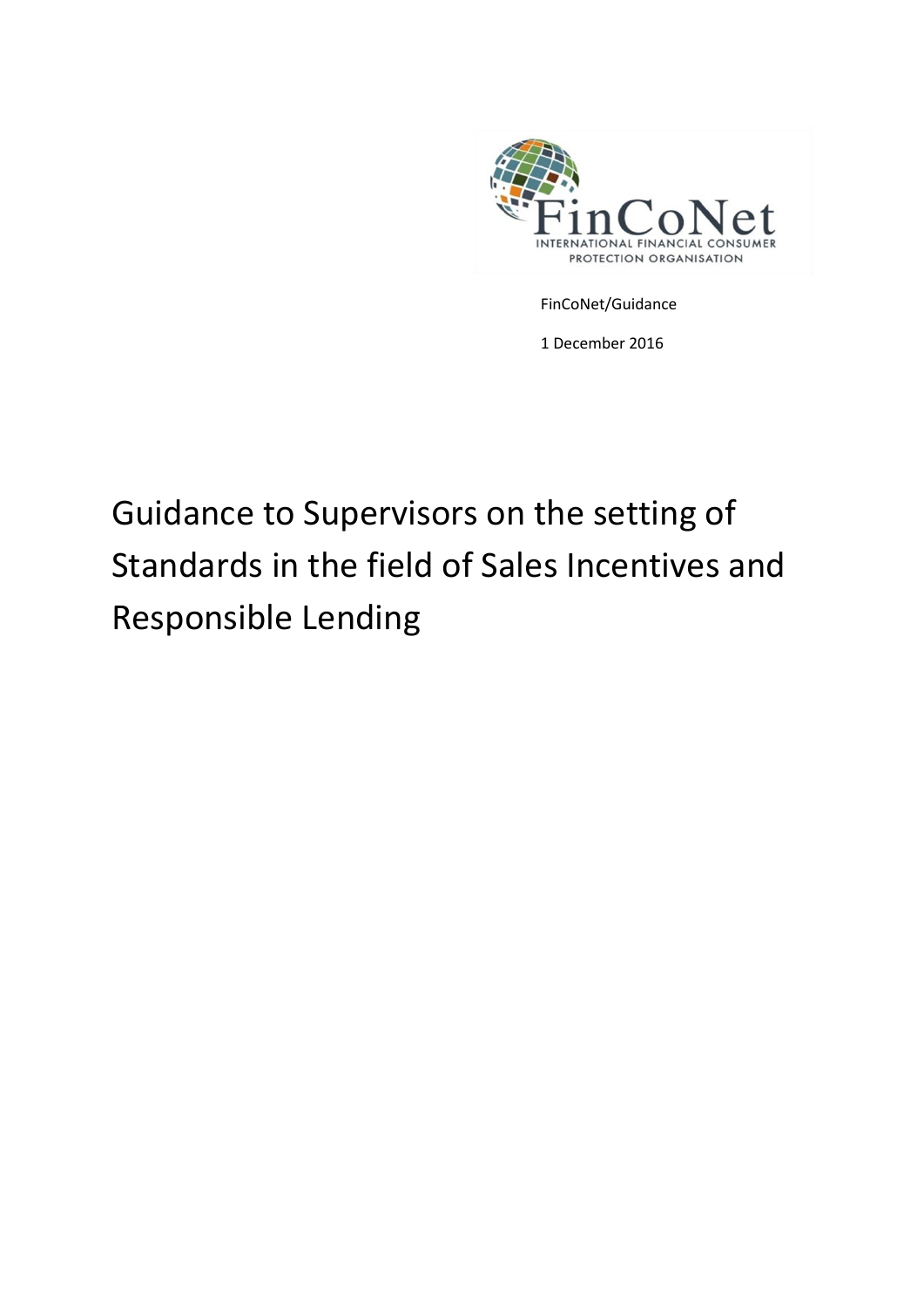# Table of contents

| About FinCoNet                                                                                                  |    |
|-----------------------------------------------------------------------------------------------------------------|----|
| <b>Executive Summary</b>                                                                                        | 3  |
| Guidance to Supervisors on the setting of Standards in the field of Sales<br>Incentives and Responsible Lending | 5. |
| Report on FinCoNet's Public Consultation on this Guidance                                                       |    |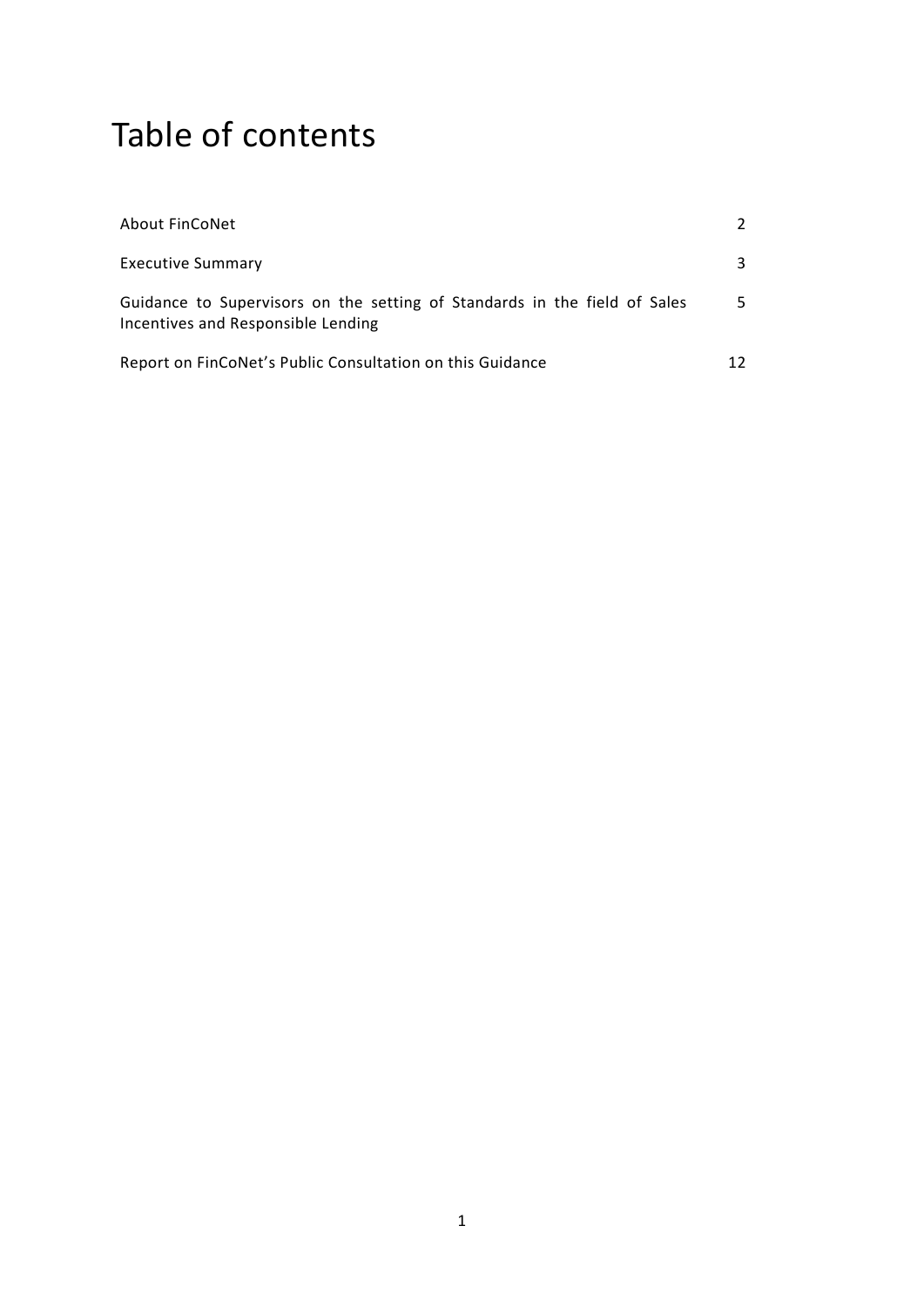## About FinCoNet

Established in 2013, FinCoNet is an international organisation of supervisory authorities, which have responsibility for financial consumer protection. It is a member-based organisation and has been set up as a not-for-profit association under French law. FinCoNet is recognised by the Financial Stability Board (FSB) and the Group of 20 (G20).

FinCoNet promotes sound market conduct and strong consumer protection through efficient and effective financial market conduct supervision. FinCoNet's initial focus is on banking and credit consumer issues.

Each member of FinCoNet has responsibility for and an interest in protecting the interests of consumers of financial services. FinCoNet seeks to enhance the protection of consumers and strengthen consumer confidence by promoting robust and effective supervisory standards and practices and by the sharing of best practices among Supervisors. It also seeks to promote fair and transparent market practices and clear disclosure to consumers of financial services.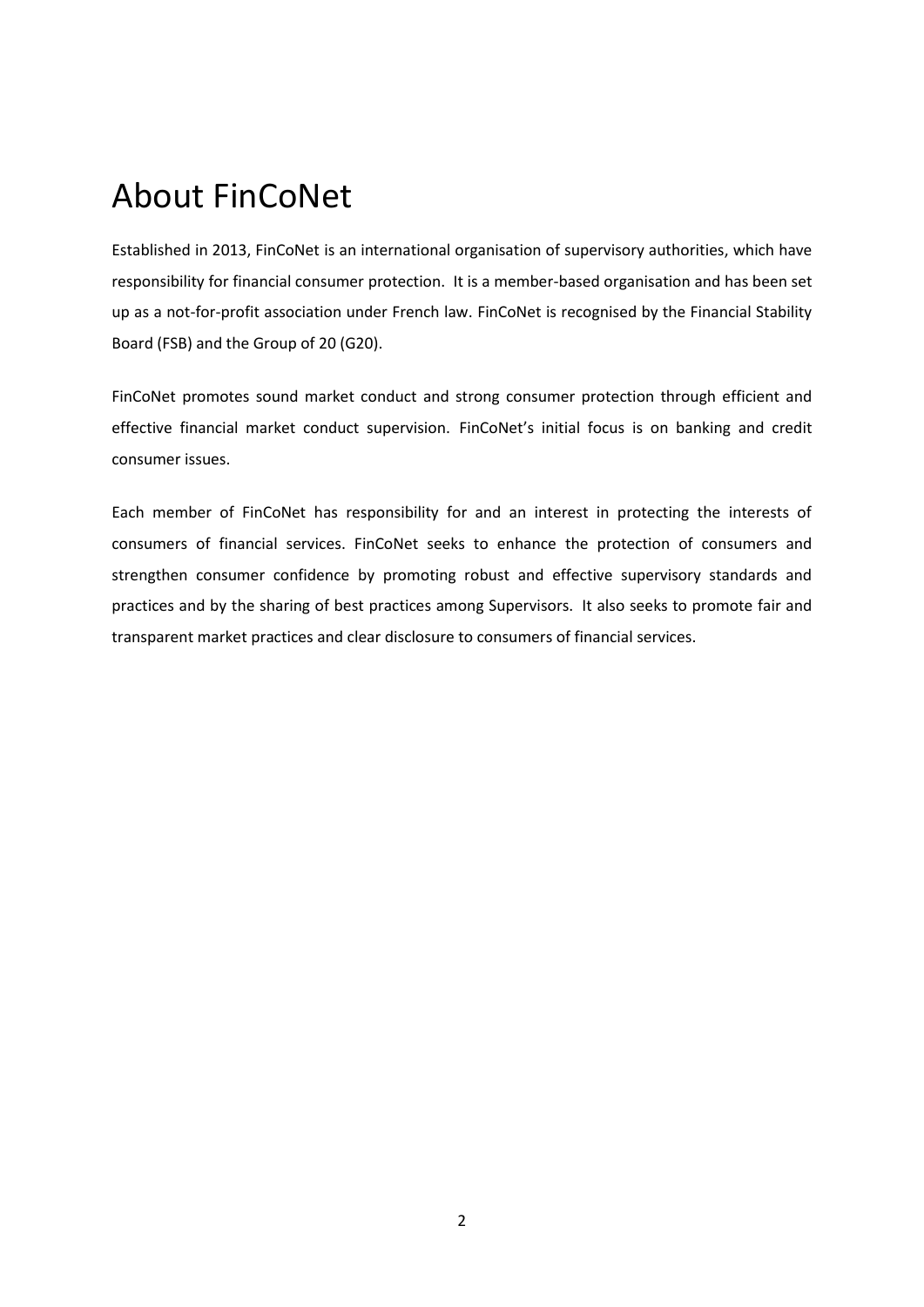## Executive Summary

- 1. FinCoNet's *'Report on Sales Incentives and Responsible Lending – A study of the impact of sales incentives on the sale of credit products'* (published in January 2016) sought to provide a holistic view of the role that sales incentives play in responsible lending in relation to the full suite of consumer credit products, with a focus on consumer protection.
- 2. This 2016 Report found ample evidence that poorly designed sales incentives can cause harm to consumers, individual firms and the financial system. Such harm can include not only unsuitable sales to individual consumers but also a more general erosion of a consumerfocused culture within individual firms and across an entire sector or industry. The Report highlighted that poorly designed sales incentives are especially prone to cause harm in the case of credit, where the consumer gets the financial benefit of the product up-front (giving rise to particular behavioural risks).
- 3. The 2016 Report also found that the nature of incentives for sales staff appears to be relatively uniform across jurisdictions, with the most common type of sales incentives being variable remuneration based on a firm or an individual's sales performance. It also found few specific rules and standards on sales incentives in place. This uniformity in industry practices across jurisdictions, coupled with the relative absence of specific rules and standards, marks sales incentives as a subject where an international approach is merited and where intervention has the potential to make a significant positive contribution to how credit is sold to consumers.
- 4. FinCoNet has developed the enclosed Guidance to Supervisors on the setting of Standards in the field of Sales Incentives and Responsible Lending based on its findings from the 2016 Report, the views of FinCoNet members on those findings and FinCoNet's consideration of submissions received to a public consultation launched in July 2016.
- 5. This Guidance to Supervisors on the setting of Standards in the field of Sales Incentives and Responsible Lending covers the following topics:
	- a. Appropriate Oversight;
	- b. Cross-selling;
	- c. Consumer-focused Culture;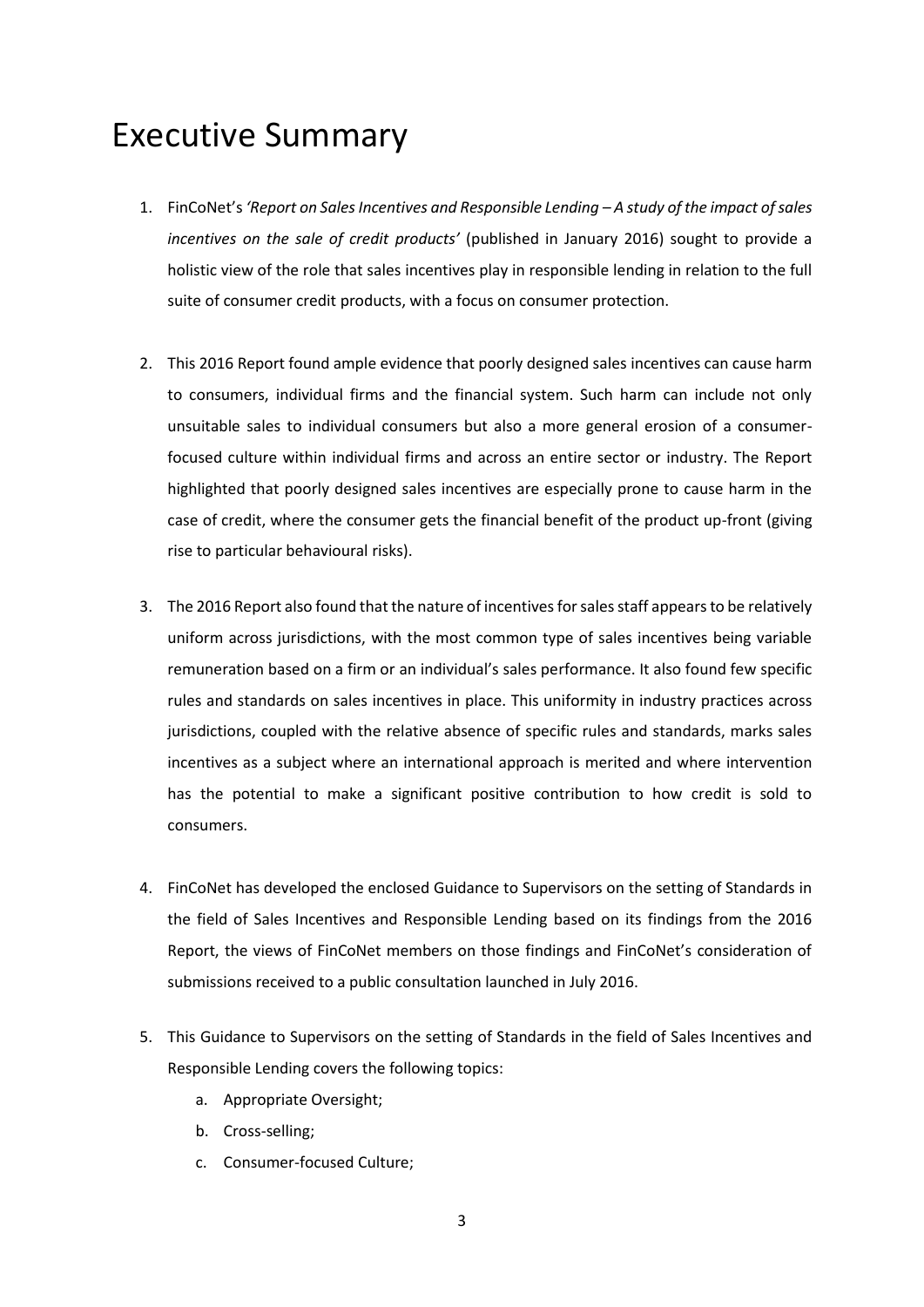- d. General Duties and Specific Responsibilities;
- e. Oversight of Different Sales Channels;
- f. Firms' Product Oversight and Governance;
- g. Monitoring;

**.** 

- h. Disclosure; and
- i. Promotional Incentives to Consumers.

This paper also contains a list, as identified by FinCoNet, of the necessary pre-conditions of the overarching regulatory framework, if supervisory initiatives are to be effective in the field of sales incentives and responsible lending.

- 6. Through this work, FinCoNet aims to further contribute to the promotion of sound market conduct and strong consumer protection through the efficient and effective conduct supervision of sales incentives and responsible lending.
- 7. FinCoNet wishes to thank the members of its Standing Committee  $2<sup>1</sup>$  on responsible lending for their work in developing this Guidance, as well as those who made submissions to the public consultation. All of these submissions were valuable to FinCoNet in its development of this Guidance.

<sup>&</sup>lt;sup>1</sup> FinCoNet Standing Committee 2 comprises of representatives from the Australian Securities and Investments Commission, the People's Bank of China, the Indonesia Financial Services Authority – the OJK, the Central Bank of Ireland (Chair), the Central Bank of Portugal and the Central Bank of Spain.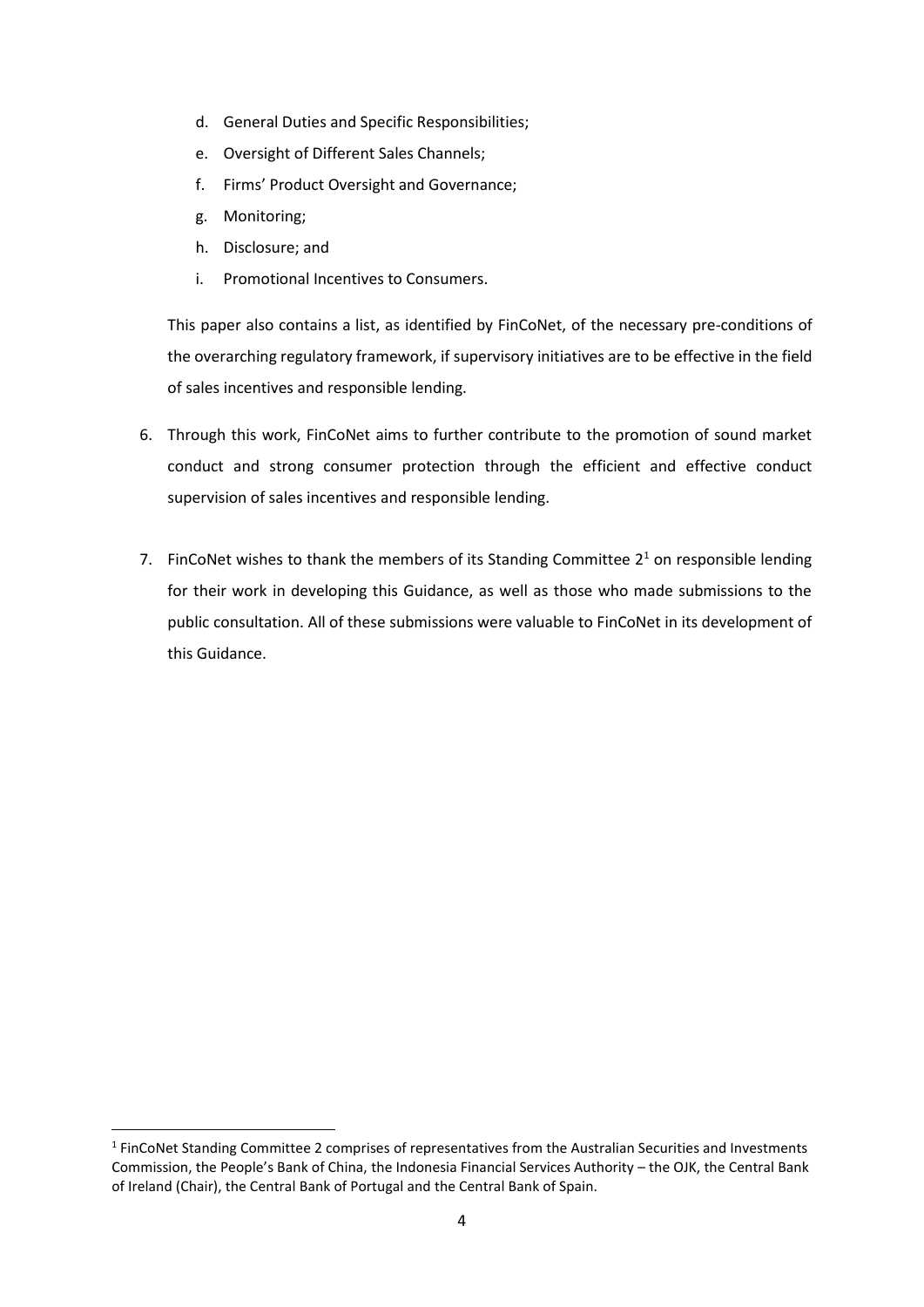# Guidance to Supervisors on the setting of Standards in the field of Sales Incentives and Responsible Lending

### **Introduction and key terms**

- 8. This Guidance relates to the role incentives play in the sale of consumer credit products. For the purposes of this Guidance, consumer credit is understood to mean "*credit provided to individuals for personal, domestic or household purposes and not business purposes*". This includes both secured credit (such as mortgage loans) and unsecured credit (such as personal loans, lines of credit, credit cards, overdraft facilities, payday lending and micro-finance).
- 9. In its simplest form, an incentive is "*an arrangement under which a company makes extra*  payments to employees to reward good performance<sup>2</sup>". Hence, a 'sales incentive' is such an arrangement where the element of 'performance' concerned is the sale of a consumer credit product. Sales incentives therefore include the following, whether on an individual or groupbasis:
	- financial incentives, such as a bonus for reaching a particular target; commission on the sale of a particular product; variable part of salary based on performance against sales target(s) or volumes of products sold; sales competition where winner(s) earn additional payments; increase in base pay; stocks or stock options etc.; and
	- non-financial incentives, such as performance recognition by management or coworkers; promotion and career development opportunities; flexibility in work hours; training opportunities; vouchers and gifts; extra holidays; company cars etc.; being subject to disciplinary action, enhanced monitoring, performance management, humiliation in front of colleagues and dismissal for failing to meet sales targets.

**.** 

<sup>2</sup> Oxford dictionaries - http://www.oxforddictionaries.com/fr/definition/anglais/incentive-scheme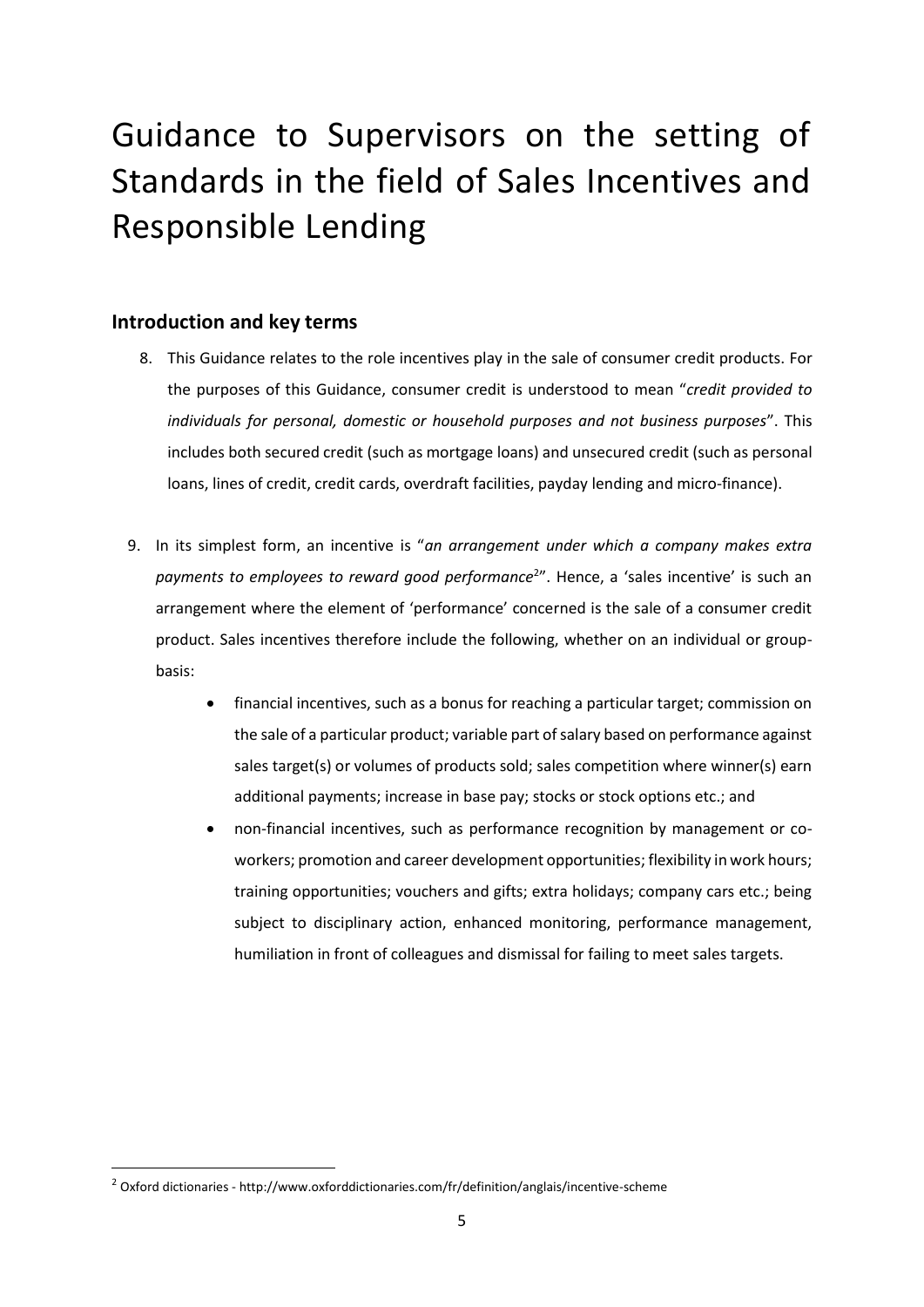#### **Necessary Pre-conditions**

- 10. While this Guidance focuses on supervisory initiatives, it also draws out what arose from the findings in FinCoNet's 2016 *Report on Sales Incentives and Responsible Lending* as necessary pre-conditions of the overarching regulatory framework if supervisory initiatives are to be effective in the field of sales incentives and responsible lending. These pre-conditions include:
	- a. having one or more oversight bodies that are explicitly responsible for consumer protection in relation to consumer credit (referred to in the Report as a 'primary regulator' though please note that this Guidance focuses on the role of the Supervisor);
	- b. the scope of the Supervisor(s)' jurisdiction being comprehensive of the various sales channels that might be employed to sell credit;
	- c. appropriate cooperation mechanisms being in place where there is more than one responsible oversight body;
	- d. appropriate institutional arrangements being in place to ensure independence in the Supervisor's performance of its functions and to avoid, where applicable, potential conflicts of interest; and
	- e. an appropriate level of transparency and accountability in the carrying out of the Supervisor's functions, including for example facilitating transparent communication channels between Supervisors and stakeholders.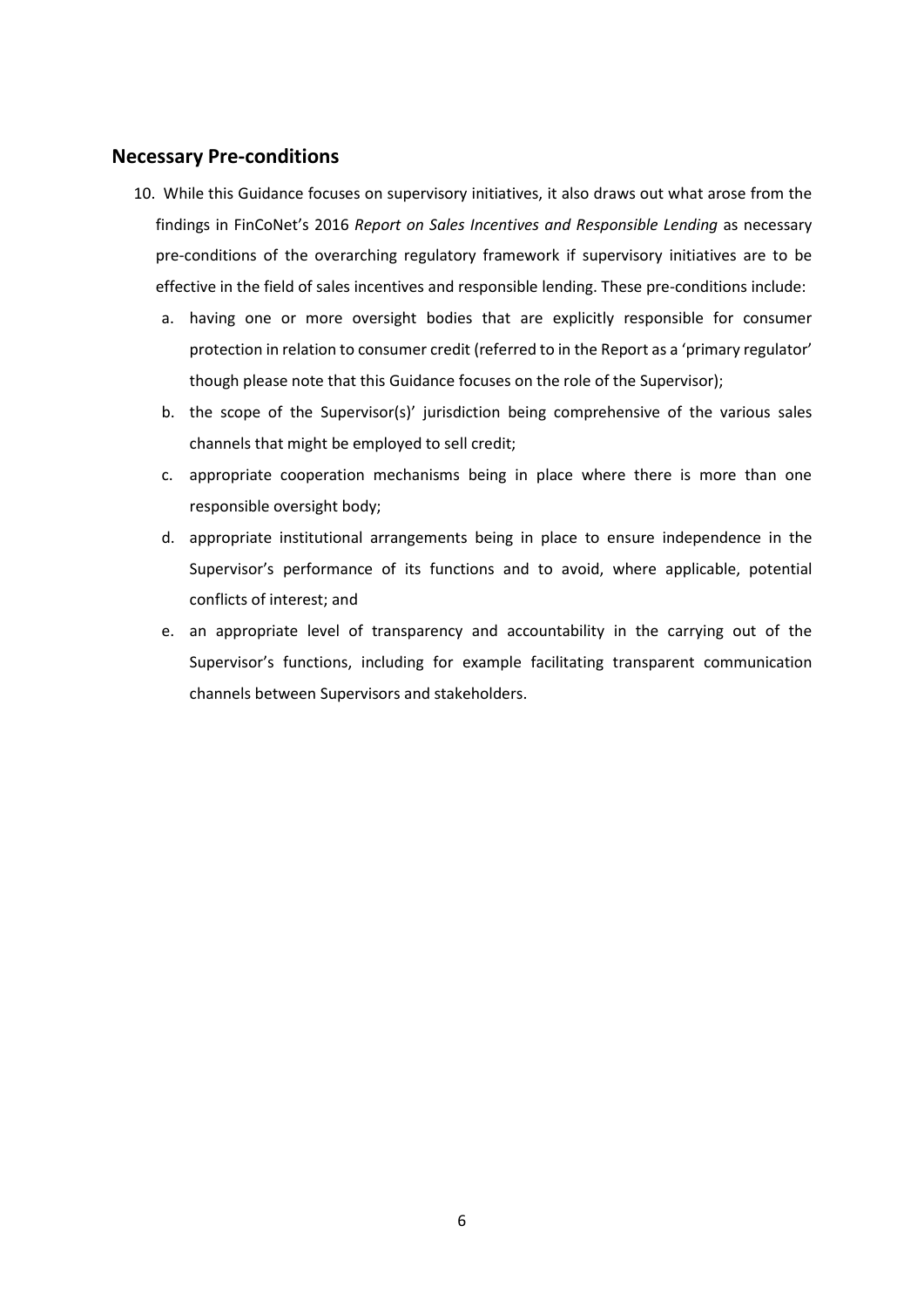## **Guidance to Supervisors on the setting of Standards in the field of Sales Incentives and Responsible Lending**

#### **A. Appropriate Oversight**

Supervisors should include in their approach to responsible lending the assessment of whether sales incentives encourage lending practices that are not in the best interests of the individual consumer or consumers generally. This should include the oversight of:

- all types of consumer credit products and sales channels within the Supervisor's remit;
- incentives to staff and credit intermediaries who sell and market consumer credit products, as well as individuals managing those staff or intermediaries;
- incentives offered to consumers to promote a credit product or otherwise incentivise a consumer to borrow; and
- incentives given to staff involved in arrears-handling where their role can comprise agreeing alternative repayment arrangements or moving a consumer to a different financial product.

#### **B. Cross-Selling**

Supervisors' oversight should seek to ensure that sales incentives do not encourage the cross-selling of credit products without proper consideration for the needs of the consumer.

#### **C. Consumer-focused Culture**

Supervisors' oversight should take into consideration the role that sales incentives play in setting the culture within firms providing or distributing credit products. This should include the oversight of:

- variable remuneration arrangements which can encourage sales staff and credit intermediaries to focus on the achievement of sales volume at the expense of consumers' best interests;
- the extent to which incentive arrangements which are poorly designed from the perspective of protecting the best interests of consumers can act as an obstacle to other consumer protection measures, such as advisory or disclosure requirements; and
- the extent to which behavioural drivers other than the incentives themselves promote the best interests of the consumer, including staff training, messaging from senior management and what information is emphasised in internal reporting arrangements.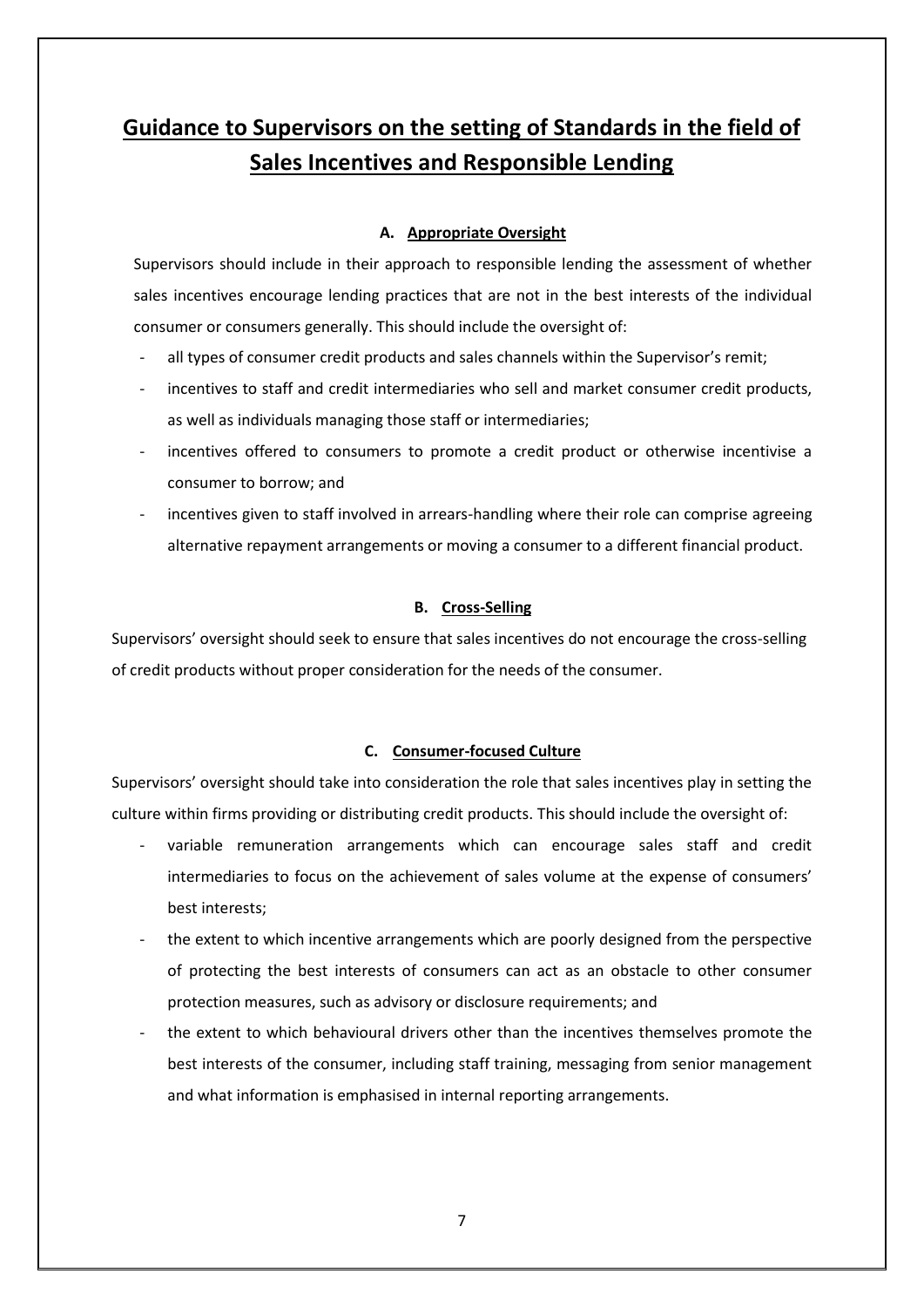#### **D. General Duties and Specific Responsibilities**

Supervisors' oversight of responsible lending should include both general obligations on the firm to act in the best interests of the consumer and more detailed requirements on sales incentives.

Specific requirements could include, for example;

- restrictions on incentives (see below);
- clawback of incentives which lead to irresponsible lending;
- specific corporate governance requirements;
- requirements that incentives be disclosed; and
- the requirement of one or more incentive features that positively promote the consumer's best interests.

The following are examples of the types of restrictions that could be placed on sales incentives where the Supervisor considers it appropriate to do so, following due assessment of relevant information and evidence:

- banning the payment of specific types of incentives, or specific incentive structures, where the risk(s) arising from the incentive cannot be managed in a manner that protects the best interests of consumers;
- placing limits or other restrictions on the types of incentives that can be granted or the structure of incentives that are permitted;
- placing limits or other restrictions on the amounts that can be paid as incentives; and
- limiting the variable component of an individual's remuneration (e.g. as a proportion of total remuneration).

#### **E. Oversight of Different Sales Channels**

The sales incentives provided by lenders to all those involved in the selling of its credit products, from front line sales staff involved in direct sales (including both employees and tied agents) to credit intermediaries, should be subject to appropriate standards and supervision.

The standards set and the approach to their supervision should:

apply consistently across the channels through which a given credit product is sold whether staff are providing specific advice about the credit product or just information about the product; and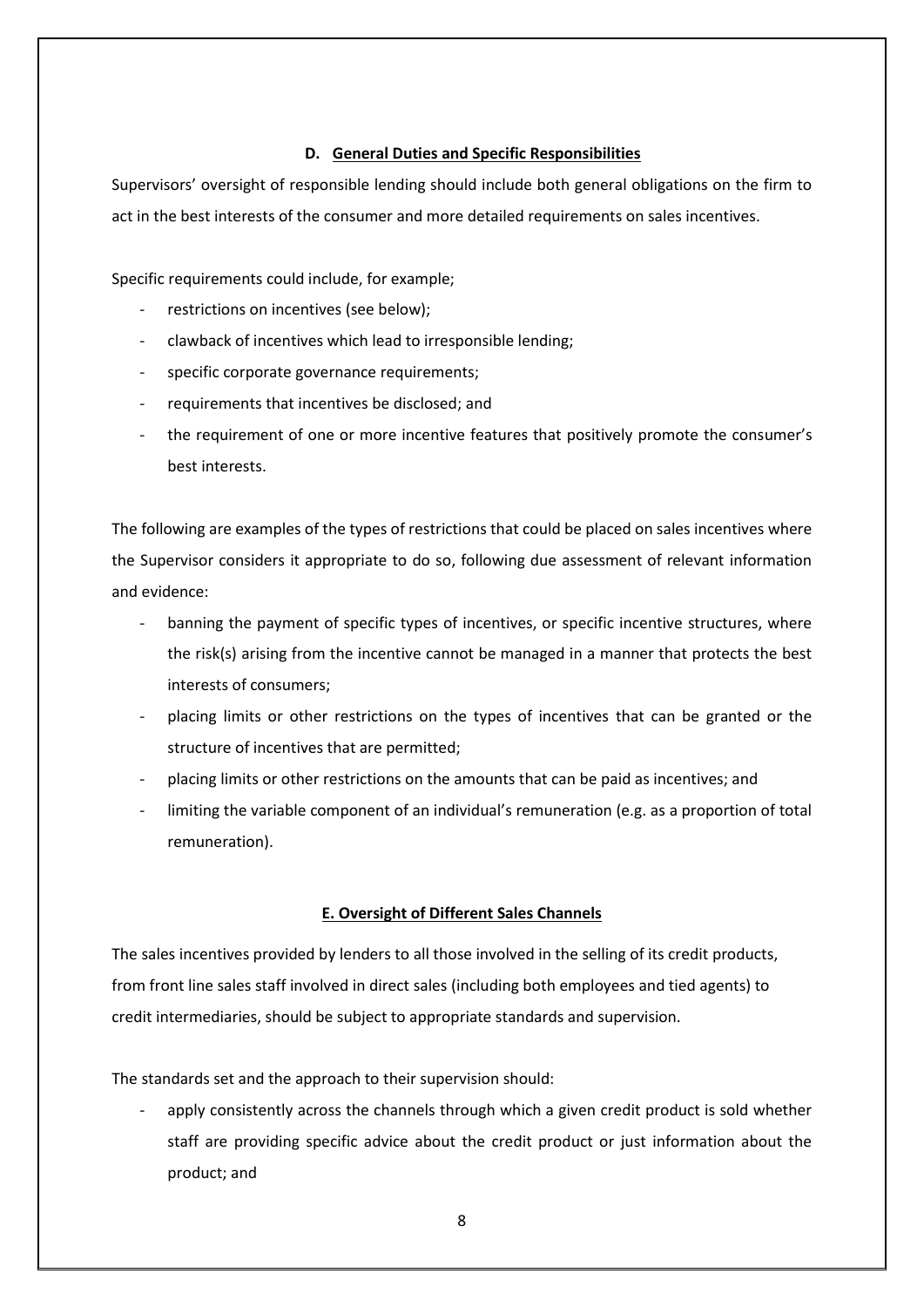- include, as well as sales staff and credit intermediaries (and their practices), the overall architecture of a given sales network. This should include taking into consideration:
	- the propensity for a practice restricted or prohibited in one area to migrate to another; and
	- the importance of non-sales functions and management practices to the effective operation of controls in this area (as set out further below in G. Guidance on Monitoring).

#### **F. Firms' Product Oversight and Governance**

Supervisors' oversight of a firm's product oversight and governance of credit products should include an assessment of incentives comprised in credit products. This should include the oversight by the Supervisor of:

- the role, if any, that incentive arrangements play in how credit products are designed;
- the relationship between incentives and how consumers are targeted;
- the relationship between the scale of the target market and the volume of sales rewarded by the incentive scheme; and
- the scope and strength of a firm's product oversight and governance arrangements.

#### **G. Monitoring**

Supervisors' oversight should include an assessment of firms' arrangements for monitoring the operation of incentives within their sales force. This oversight should include consideration of the following:

- ensuring that firms have measures and procedures in place to adequately and effectively monitor the implementation of incentive schemes so as to avoid poor outcomes for consumers, including appropriate reporting thereon to the management body of the firm;
- that the governance structure includes appropriate alert systems within the firm to detect high risk situations as they emerge and address them appropriately. This should include effective whistleblowing arrangements and root cause analysis of any instances of poor behaviour. It should also include systems which alert the firm to unusual or exceptional items (e.g. higher than average sales) which, while not of themselves evidencing poor behaviour, may be indicative of underlying actions that do not promote the best interests of the consumer;
- that financial and non-financial reward arrangements and practices include qualitative metrics by which sales staff and credit intermediaries are rewarded, such as quality of service,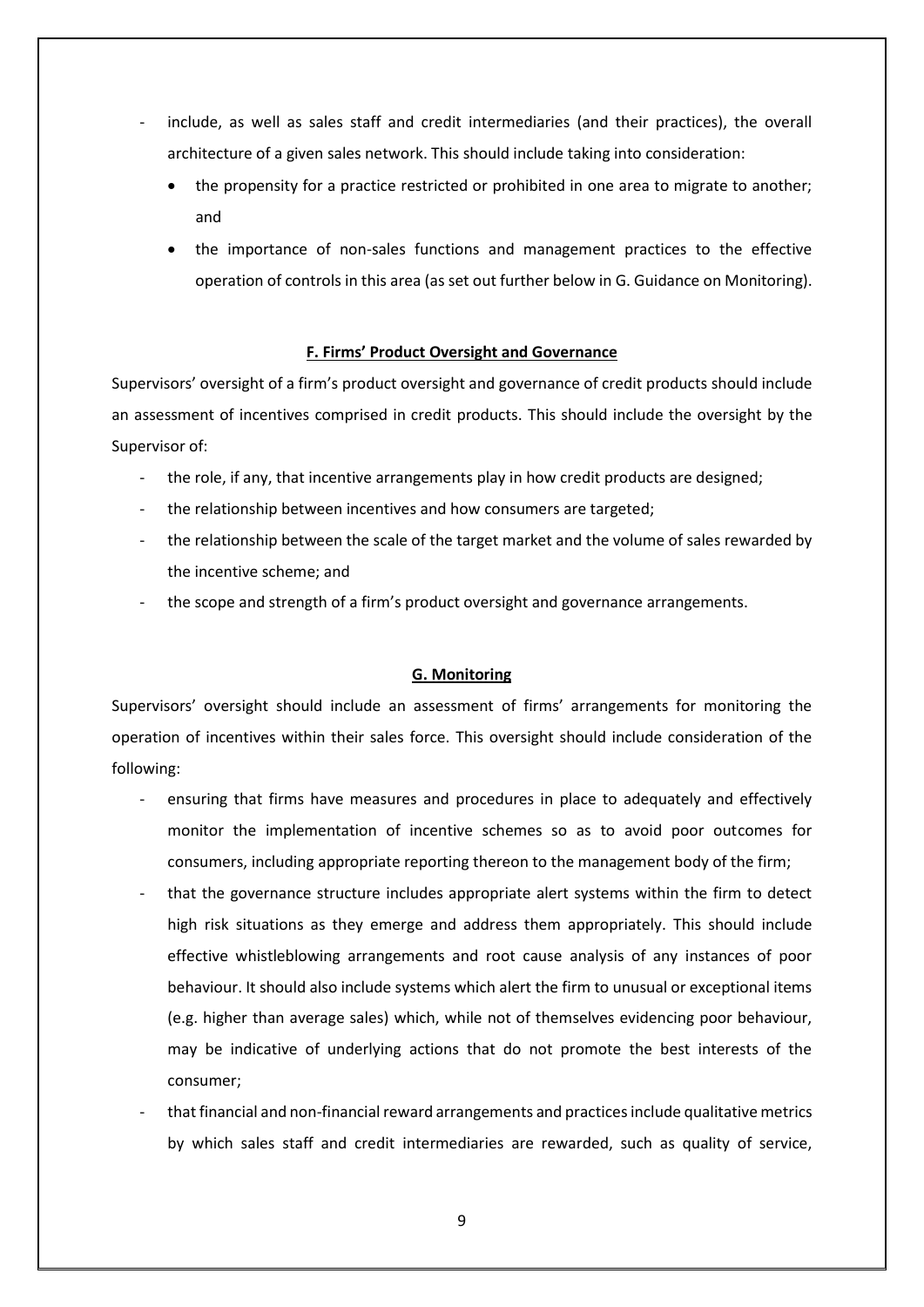complaints analysis or loan performance over a period of time, as well as inputs from the monitoring exercises themselves;

- that there is proper support and priority for control functions whose input goes towards any qualitative scoring affecting incentives. This should include having reward arrangements for staff in control functions that are independent of the arrangements for sales staff and credit intermediaries, to secure the independence of these control functions;
- that the monitoring arrangements are appropriate to the nature, scale and complexity of the firm, the credit product being sold and the volume of sales; and
- that firms periodically review the efficacy of their policies and procedures in this regard.

#### **H. Disclosure**

Disclosure to consumers of incentives received by a salesperson can be beneficial for the protection of consumers' best interests. These benefits include promoting a healthy level of skepticism and selfreliance which may encourage consumers to take extra measures such as shopping around or seeking a second opinion. In particular, this may be the case where the consumer credit product is simple, the nature of the incentive and its disclosure is transparent and the consumer possesses an adequate level of financial literacy to allow him or her to understand the nature of the disclosure in question.

The approach of Supervisors to disclosure as a protection for consumers should take into account:

- that it should always be seen as complementary to (and not a substitute for) the other tools to mitigate poorly designed incentive arrangements, such as those listed in the other FinCoNet Guidance to Supervisors on the setting of Standards in the field of Sales Incentives and Responsible Lending;
- that disclosure may have perverse behavioural effects, such as inappropriately increasing the level of trust a consumer places in the salesperson or giving the salesperson a sense of moral licence (having disclosed their conflict) to disregard their duty to continue acting in the best interests of the consumer;
- the need for the disclosure to provide a meaningful opportunity for the consumer to understand, interrogate and challenge the incentive arrangement disclosed; and
- the need for firms to have conducted proper testing to measure consumer comprehension of the disclosure and its impact on consumer behaviour.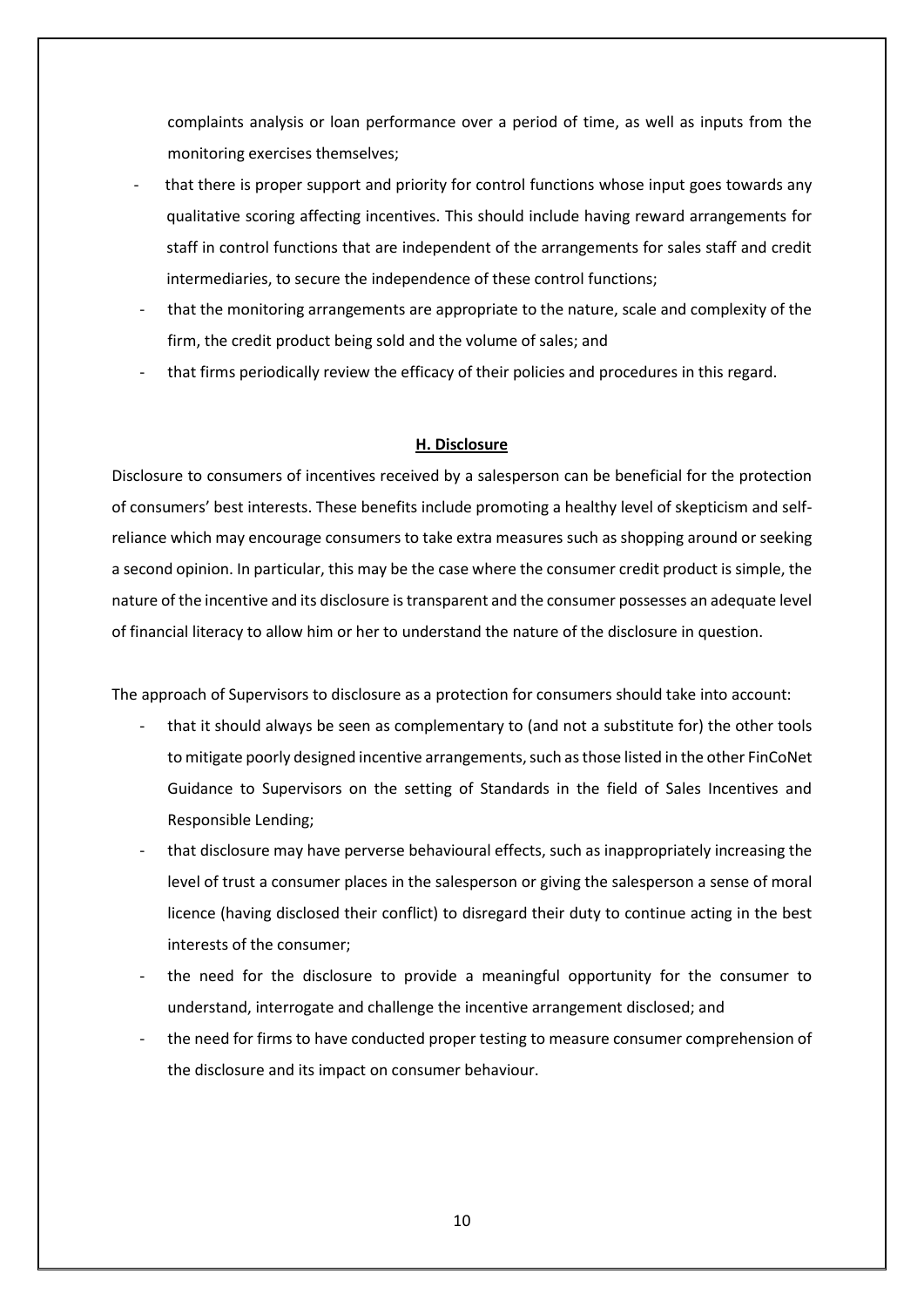#### **I. Promotional Incentives to Consumers**

Supervisors' oversight should include consideration of the benefit of promotional incentives offered to consumers versus the cost of the credit product.

This oversight should consider:

- whether the benefit is significantly outweighed by the cost of the credit, including having regard to how that cost of credit compares to other equivalent credit products;
- whether specific disclosures or warnings are required;
- the timing and nature of the presentation of the promotional incentive and how such timing and presentation may influence the consumer's decision; and
- when to restrict or prohibit this practice on the grounds that the apparent benefit of the promotional incentive is in fact illusory.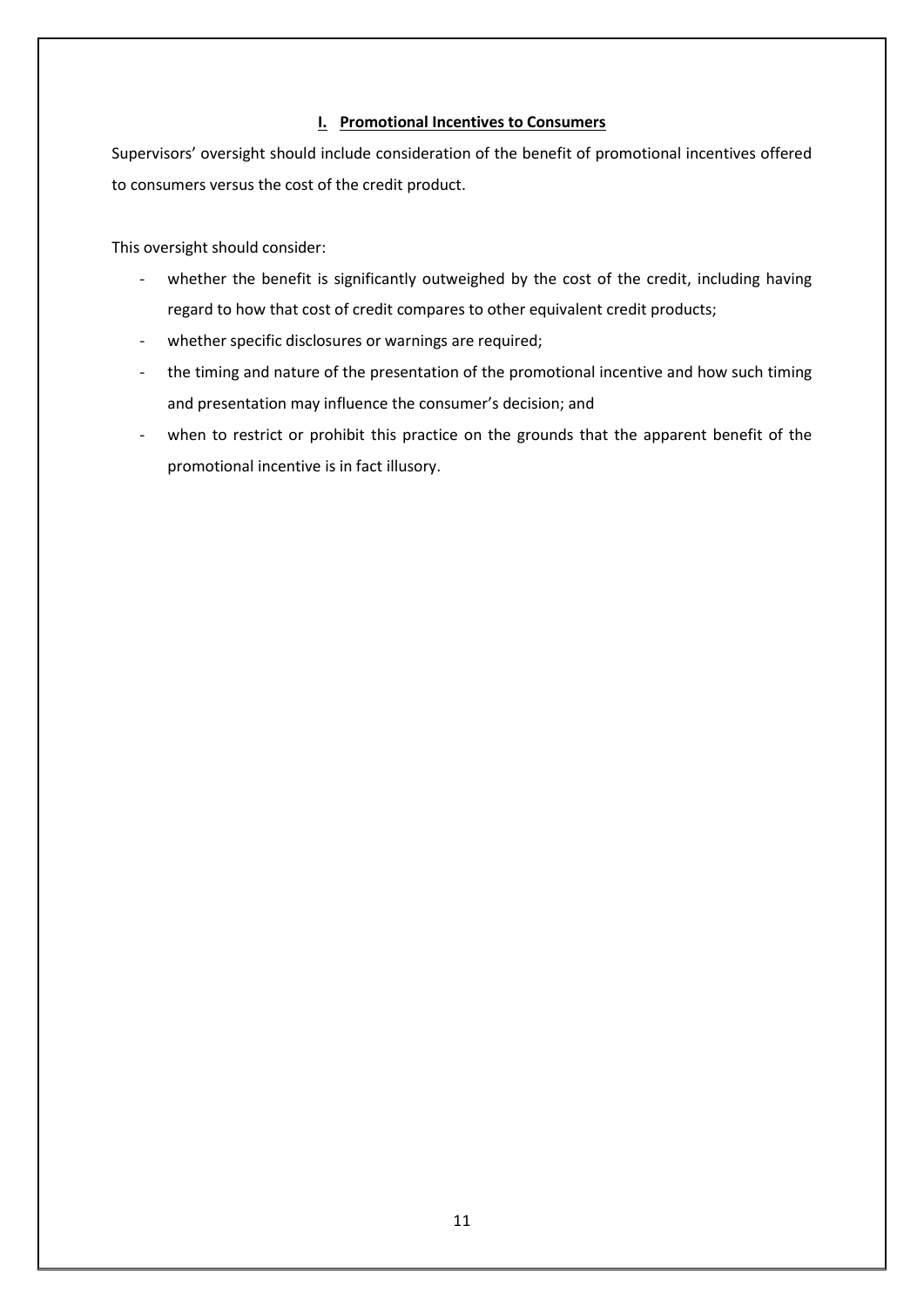# Report on FinCoNet's Public Consultation on this Guidance

### Introduction

- 11. FinCoNet's 2016 *Report on Sales Incentives and Responsible Lending* found ample evidence that poorly designed sales incentives can cause harm to consumers, individual firms and the financial system. Such harm can include not only unsuitable sales to individual consumers but also a more general erosion of a consumer-focused culture within individual firms and across an entire sector or industry. The Report highlighted that poorly designed sales incentives are especially prone to cause harm in the case of credit, where the consumer gets the financial benefit of the product up-front (giving rise to particular behavioural risks).
- 12. The Report found that the nature of incentives for sales staff appears to be relatively uniform across jurisdictions, with the most common type of sales incentives being variable remuneration based on a firm or an individual's sales performance. It also found few specific rules and standards on sales incentives in place. This uniformity in industry practices across jurisdictions, coupled with the relative absence of specific rules and standards, marks sales incentives as a subject where an international approach is merited and where intervention has the potential to make a significant positive contribution to how credit is sold to consumers.
- 13. Having discussed the findings of this research at its Annual General Meeting in Cape Town, FinCoNet decided that, following the publication of the report itself, FinCoNet would launch a public consultation on a number of key topics arising from the Report. This was done with a view to informing the development of standards and guidance in this field.
- 14. To this end, a Consultation Paper was published on 1 July 2016 setting out a number of points of draft guidance for responsible supervisory authorities in the field of sales incentives and responsible lending, on which FinCoNet sought views.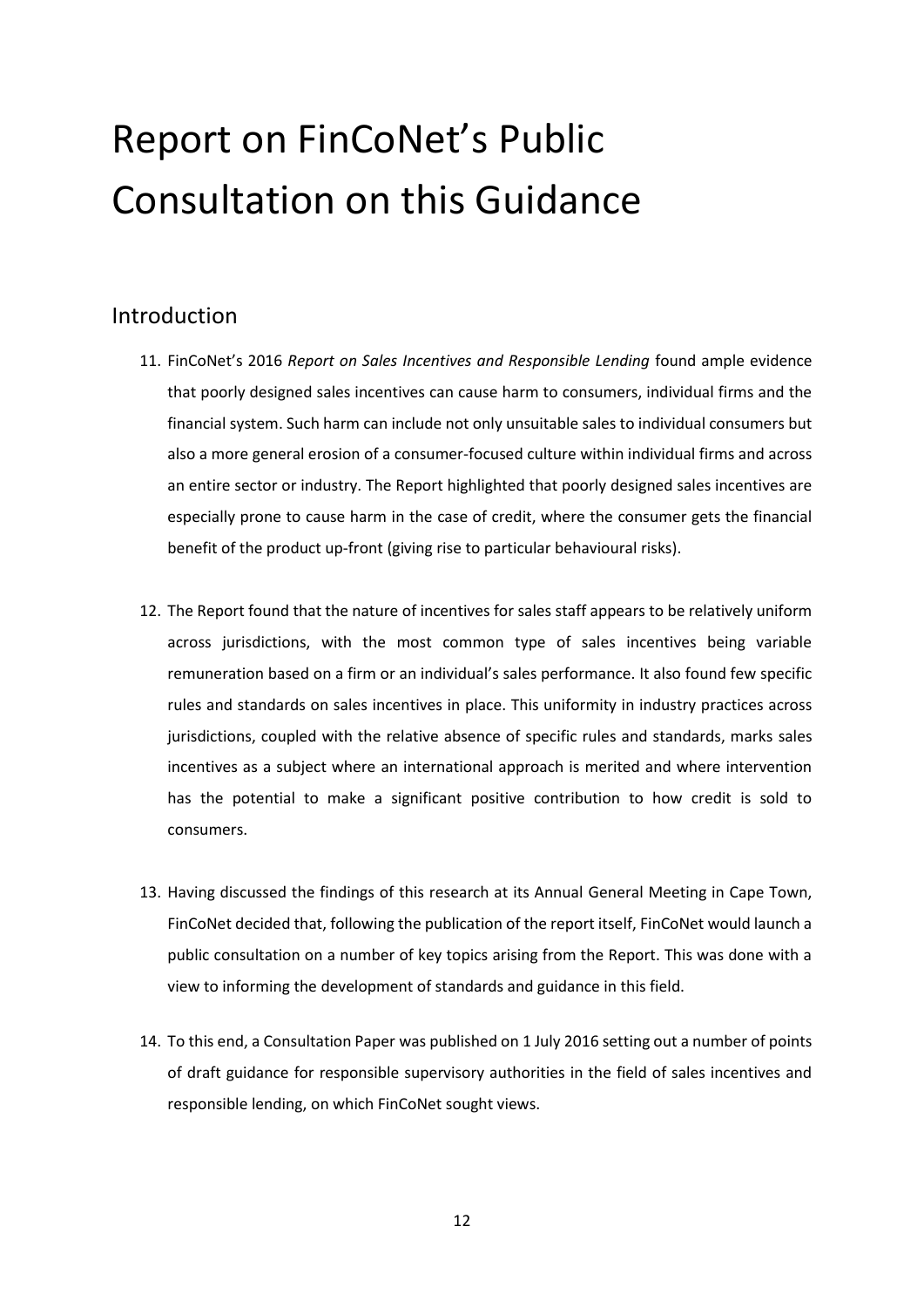FinCoNet received eight responsesto the consultation paper from supervisory authorities and other public bodies working in this field, consumer associations and one industry body (herein the 'respondent(s)') namely: the Bank of Mauritius, Brokers Ireland; the Central Bank of Brazil; the Consultative Group to Assist the Poor; Consumers International; the National Credit Regulator of South Africa; the Saudi Arabian Monetary Agency; and the Superintendency of Banking, Insurance and Private Pensions Funds Administrators of Peru.<sup>3</sup> All responses received in response to the Consultation Paper were considered in the formulation of this guidance.

- 15. Overall, respondents were positively disposed towards FinCoNet's initiative in the area and the content of the Guidance itself, although a number of specific points of concern and suggestions for enhancement were made, which are discussed below.
- 16. FinCoNet then compiled revised Guidance which was then discussed and agreed by FinCoNet at its Annual General Meeting in Jakarta on 16 November 2016.

### **Consideration of the Consultation Responses**

- 17. When considering the submissions received, the following factors were taken into consideration:
	- (a) the relevance of the submission to the specific subject matter of the Guidance;

The topic of incentives penetrates a number of regulatory fields and concerns, as well as wider policy issues. Not surprisingly, therefore, in some cases the submissions touched on points which did not fall directly within the ambit of FinCoNet's Guidance.

Examples of this included proposals surrounding:

- i. stockholders'/shareholders' expectations and overall market pressures on continuous growth;
- ii. disclosure to stockholders/ shareholders; and
- iii. complaints and arrears-handling (although we have added text to the Guidance on Appropriate Oversight to capture where a consumer is being moved to an

**.** 

<sup>&</sup>lt;sup>3</sup> The submission made by the various respondents can be read, in full, on the FinCoNet website.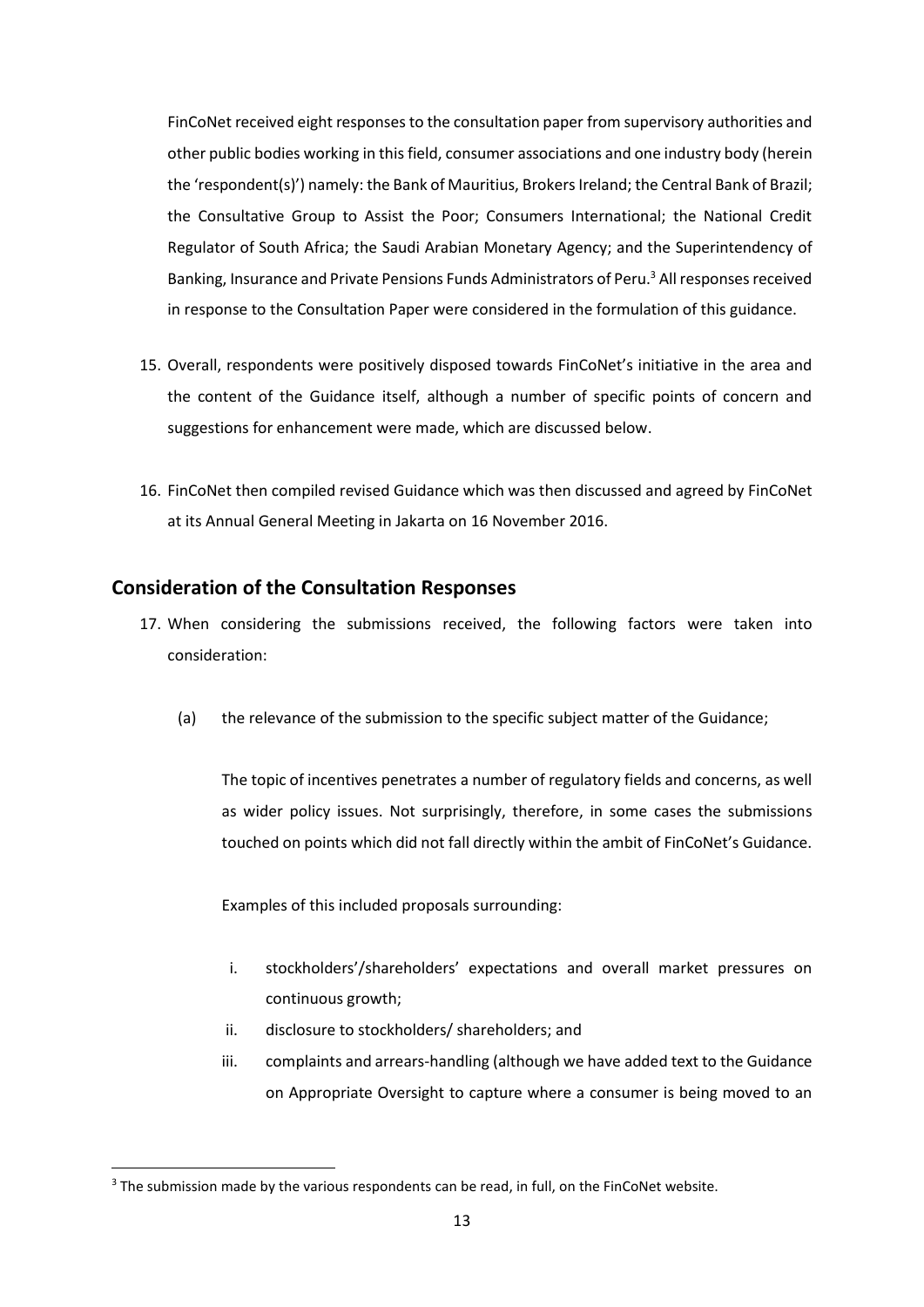alternative repayment arrangement or alternative product, which may occur in an arrears case).

(b) whether the proposal was supported by the data and findings in FinCoNet's 2016 report;

While possibly relevant to the area of sales incentives more generally, some of the submissions touched on issues that were not captured at all or in sufficient detail in the 2016 Report to support their inclusion in this Guidance. Examples of such proposals include the insertion of new provisions to cater for:

- i. including micro-entrepreneurs/small and medium-sized enterprises in the application of this Guidance, as they can often be vulnerable borrowers (just like individual consumers)<sup>4</sup>; and
- ii. profitability of certain products as compared to others (although we did add a reference to the relevance of this in the case of promotional incentives to consumers).

While there may have been insufficient evidence to incorporate some of these proposals into this Guidance on the basis of the 2016 Report, this does not preclude FinCoNet from undertaking work on these and related topics in the future. FinCoNet may draw on these and other comments made in response to the consultation as a basis for informing its future work, particularly in the area of responsible lending. Also, by publishing the responses themselves, individual Supervisors can form their own view whether to also incorporate these points into their approach.

18. Where FinCoNet considered the point made merited a change to its Guidance, FinCoNet sought to make as minimal a drafting change as possible to accommodate the point(s) raised vis-à-vis the draft Guidance on which views were sought as part of the consultation process.

**.** 

<sup>&</sup>lt;sup>4</sup> See the definition of 'consumer credit' at page 16 of the 2016 Report.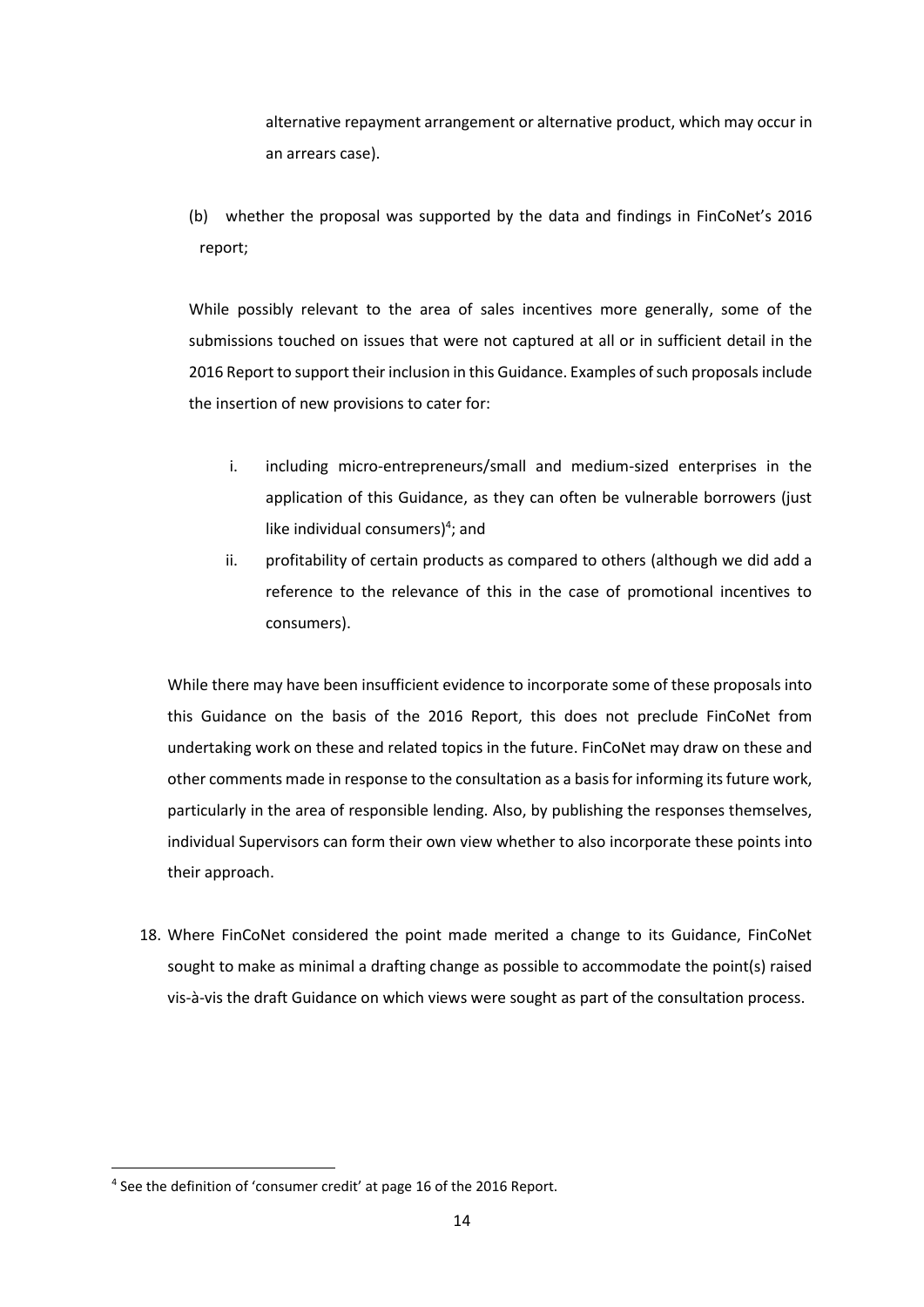#### **Key themes**

19. Of the aspects of the submissions which we considered as falling within the scope of the specific subject matter of FinCoNet's Guidance, a number of key themes emerged.

#### *Scope*

20. It appears from the responses that some respondents were unclear as to the types of incentives referred to in this Guidance. In keeping with the 2016 Report, this Guidance focuses on the incentives given by lenders to both its staff and those who sell products on its behalf (i.e. credit intermediaries and tied agents). The Guidance is to be applied consistently across all channels that fall within the relevant authority/authorities' supervisory remit, be they direct or indirect, as restrictions imposed by a Supervisor in one sales channel could give rise to the incentivisation practice concerned migrating to another sales channel. We have amended the wording of the Guidance on Oversight of Different Sales Channels to be clearer on this point.

#### *Restrictions versus other Measures*

21. There was a perception among some respondents that the Guidance was perhaps unduly focused on banning and limiting certain types of incentives. The respondents submitted that more recognition should be given to the role that other measures such as clawback, governance, disclosure and positive design features can play. We have amended the Guidance on General Duties and Specific Responsibilities to acknowledge this perspective, while retaining the guidance on the role of specific restrictions.

#### *Disclosure of Remuneration*

22. Some reservations were also expressed regarding the appropriateness of disclosing an individual's remuneration, on the basis that this information may be confidential and that this is the internal policy of the organisation. It was also feared that disclosing the terms of remuneration of selling agents might have a significant impact on competition and could result in unfair practices or possibly a higher staff turnover across the industry. FinCoNet recognises the legitimacy of the concern that certain disclosures could infringe on the privacy of a salesperson inappropriately and the potential for unintended consequences arising from disclosure. However, FinCoNet considers that Supervisors should be able to strike a balance between these concerns and what FinCoNet considers to be an appropriate measure to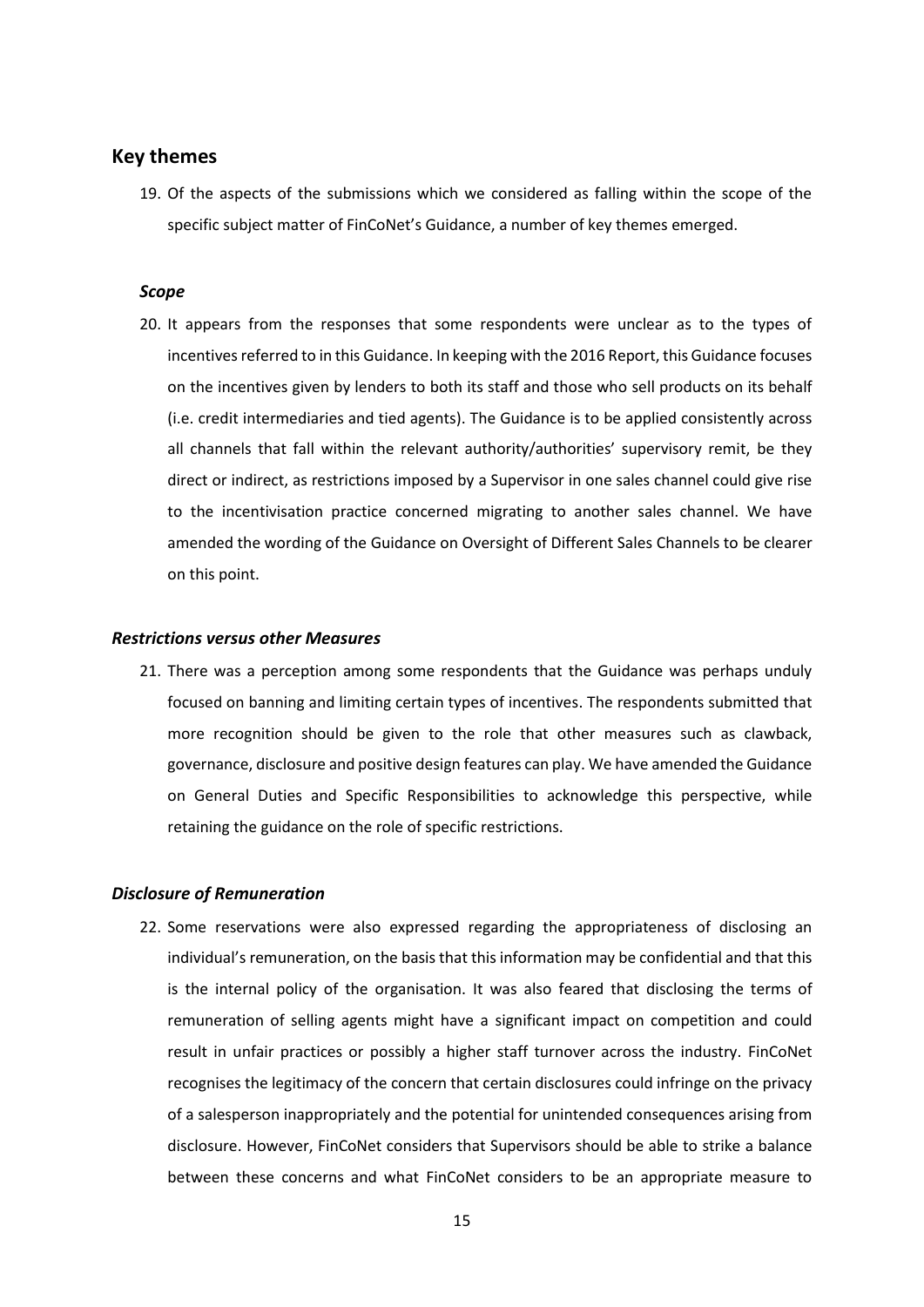protect consumers. FinCoNet has therefore retained the references to disclosure in the Guidance.

#### *Other Specific Enhancements*

- 23. A number of other enhancements were suggested by respondents and have been taken on board. These include:
	- the wording used in the necessary pre-conditions of the regulatory framework section has also been changed to:

(a) include consumer representation, independence and transparency; and (b) a new pre-condition has been added to reflect the importance of coordination between Supervisors, particularly where there is more than one Supervisor responsible for consumer protection;

- the term "sales network" used in the draft Guidance has been replaced throughout the text by "sales channel(s)";
- the Guidance on Appropriate Oversight has been revised to clarify that this Guidance is intended to cover an individual who markets a consumer credit product to consumers, as well as a person who concludes an individual sale, given the role that marketing can play in securing a sale of a credit product (e.g. in a non-advised/execution only sale);
- the Guidance on Consumer-focused Culture has been revised to capture a point made around the messaging surrounding sales incentives within a firm;
- the "Guidance on Oversight and Governance" has been renamed as the guidance on "Firms' Product Oversight and Governance", in response to a suggestion received that the term *'*Oversight' be replaced by 'Internal Control' to avoid duplication and/or confusion with Supervisors' Oversight;
- the Guidance on Monitoring has been amended to: (a) reflect that, as well as poor behaviour, alert systems should be able to detect irregular behaviour across transaction records and trigger a warning for investigation;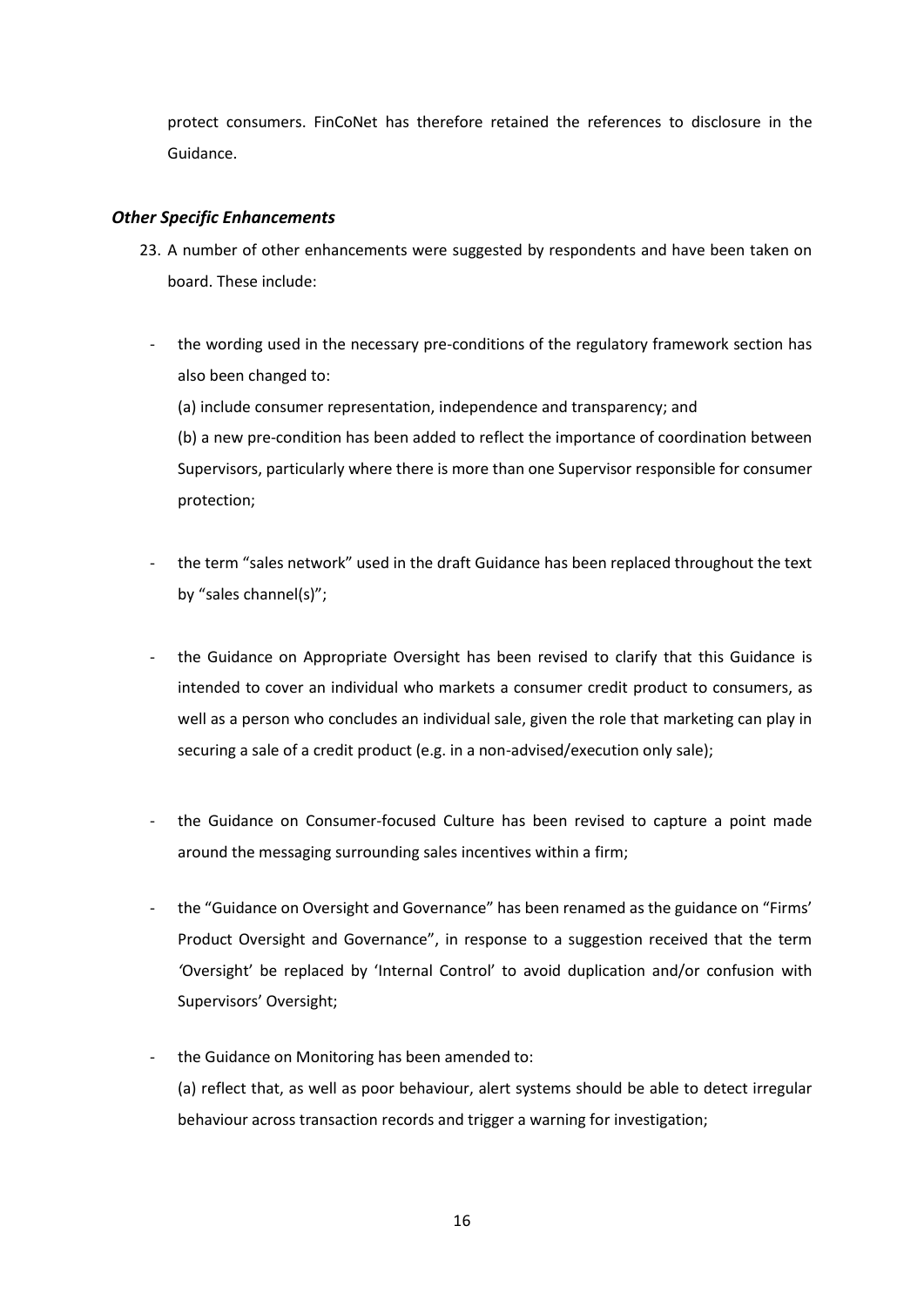(b) emphasise the point that the monitoring of sales, both individually and collectively should be sufficiently robust and thorough so as to ensure that risks arising from incentives schemes are identified and actioned; and

(c) a bullet point has been added to make more explicit the link between the level of monitoring and the nature, scale and complexity of the firm, the credit product being sold and the volume of sales;

the Guidance on Disclosure has been revised:

(a) to recognise the role of financial knowledge and literacy and the promotion of consumer awareness and education;

(b) the phrase "*the propensity for disclosure to have perverse behaviour effects*" has been revised to bring it more closely in line with the wording used in the 2016 Report in respect of the role and effectiveness of disclosure;<sup>5</sup> and

(c) a bullet point has been included on foot of a recommendation that firms conduct proper testing to measure the impact of their disclosures;

- finally, the Guidance on Promotional Incentives to Consumers has been amended to: (a) avoid any implication that misleading promotional incentives are ever permitted; and (b) recognise the link between promotional incentives and both the cost of credit of the product compared to other products and the surrounding circumstances of the sale.

### **Challenges**

- 24. The consultation also asked respondents to cite challenges they might envisage with respect to the implementation of this Guidance. Submissions included:
	- balancing legitimate commercial interests with the need to protect consumers;
	- the need to ensure that any protections that are put in place do not make accessing credit so difficult that consumers are precluded from getting financing for their needs;
	- the fact that, for some jurisdictions, the Guidance might require a change to laws and regulations over which Supervisors do not have control;
	- a lack of rigorous or reliable metrics to measure culture;

**<sup>.</sup>** 5 See page 76 of the 2016 Report